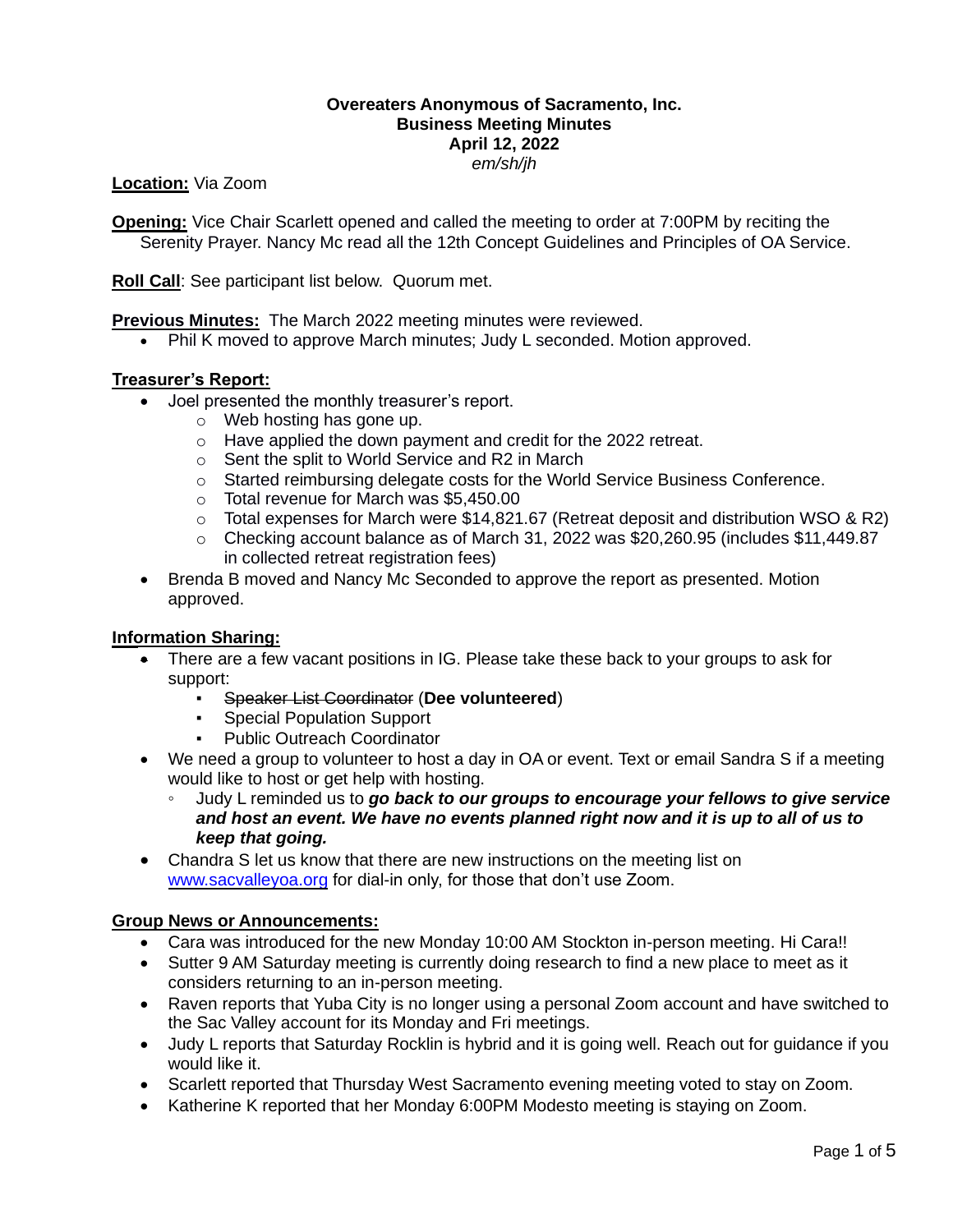• Brenda B reported that Sunday 3:30-4 is staying on Zoom until 2023 and will reevaluate at the end of the year.

### **Board and Committee Reports**

### **Chair Report**:

• Jan H is absent. We do not have her report.

**Vice Chair Report**: Scarlet, as interim Chair:

• No report

# **Web Host:**

• Phil K had no report.

### **R2 Reps**:

- Katherine K reported about the Spring Assembly.
- Nancy Mc provided the report from the Spring Assembly. R2 wants to promote Unity:
	- o Provide a forum for an exchange of ideas;
	- $\circ$  Serve the needs of the members of the intergroup, groups, or members;
	- o Carry the message;
	- $\circ$  Discussed the rotation of service and abstinence requirements, etc. There was no resolution or action items other than encouraging others to attend meetings and give service.
- Nancy also provided the following information regarding DONATIONS TO REGION 2 [\(https://www.oar2.org/donate.html\)](https://www.oar2.org/donate.html)
	- $\circ$  Is your meeting or intergroup getting credit for its donations? Is the information current? If not, your donation may be categorized as an Unspecified Donation or Personal Donation. Has your meeting number changed? Is it a new meeting? If you registered your meeting as a Zoom/Hybrid did you know if the number changed? Pass along this information to your Treasurers so they can verify their number.
	- $\circ$  When sending a check, please include identifiable information for your meeting the WSO meeting #, city and time of your meeting. You do not need to submit the R2 Donations form (see webpage) if you include this information with your check or money order. Don't forget to add your signature! If you want a receipt, please include a stamped, self-addressed envelope, OR add a note to send confirmation to an email address.
	- $\circ$  When making online donation for a meeting/group, choose your intergroup # AND type in your meeting number in the "What is your meeting number?" field. You can find your meeting number in one of two ways. Find it on the R2 Group Donations Summary, or find your meeting on the WSO website, [https://oa.org/.](https://oa.org/) Find your meeting and click "More Info" to see the meeting #
	- o Do NOT send cash through the mail.
	- o If you or your Treasurer have questions, contact Nancy Mc.
- The Region 2 Convention is at the Hyatt Regency, San Francisco Airport Burlingame, CA on July 8- 10, 2022
- Fall Assembly will be in-person. Curt welcomed others to the assembly.

## **World Service Delegates:**

• Barbara M: and Les F. absent **–** no report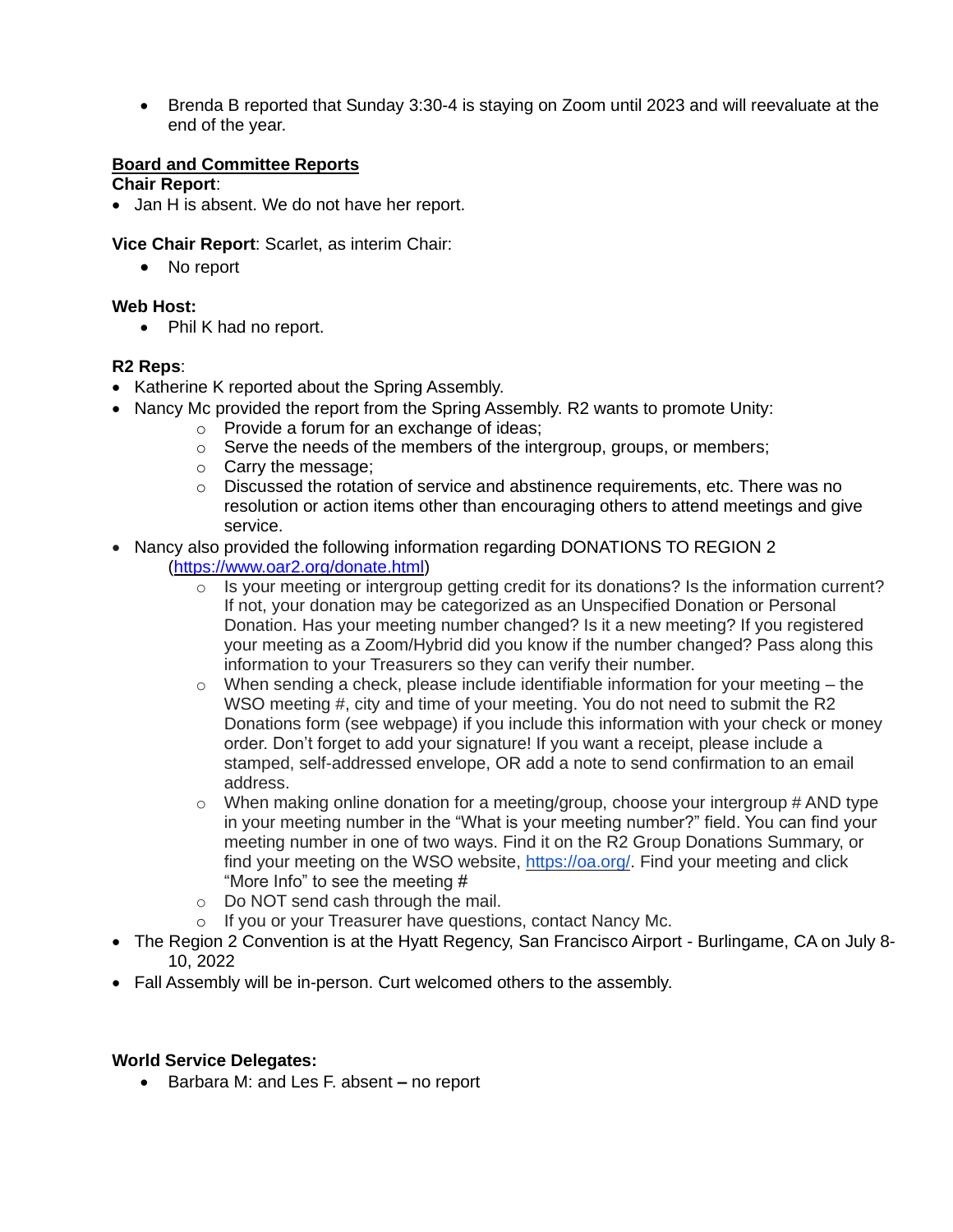• Judy L: They are getting ready for the Zoom conference, which is spread out over nine days to accommodate different time zones. Judy is excited to be on the literature committee. Les and Barbara are on the public outreach and public information committee.

## **Bylaws**: Scarlet

• No report. We will be looking for volunteers for reviewing Bylaws in June.

### **Events**: Sandra S absent

No report

### **Group Support/Zoom:** Gerri

- Gerri reported on a recent "Zoom Bombing" occurrence and reminded everyone to remain calm and to take appropriate action.
- Keeping meeting codes and passwords on OA.org is a group level choice, but if your group decides to do this, you should *be prepared to deal with Zoom bombers*. If you decide to remove the passcode, meetings typically add a contact person's first name and phone number on the OA.org website who can be contacted to get the password.
- Sylvia F Reported having a hard time getting callbacks from the contact person listed on meetings without passwords published on OA.org.
- Joel recommends putting "call don't text" on the contact info to dissuade bombers from reaching out.

**Speaker list:** Dee volunteered to take this position this evening. Yay! Thanks Dee!!

### **Answer Phone**: Diane B - absent

• No report.

### **Meeting List**: Dawn S

• No report.

### **Newsletter**: Christina H - absent

• No report

### **Retreat:** Rick Z

• If you're thinking of coming to the Retreat, register immediately, as the email blast is coming, which is anticipated to "fully book" the event. A "wait list" will be automatically initiated once the event is at capacity.

### **Special Population Focus**: Vacant

• No report.

### **Sponsorship:** Cary H

- No report, but Cary explained that she sends the entire list, and doesn't do any "sponsor matching".
- Rene asked that we add a gender to the names of those that are ambiguous (on a voluntary basis) so that people aren't calling looking for a male or female and getting the opposite. **Jan will discuss this with the Sponsorship Chair and may or may not act on this suggestion. Continuing Business:**

#### Page 3 of 5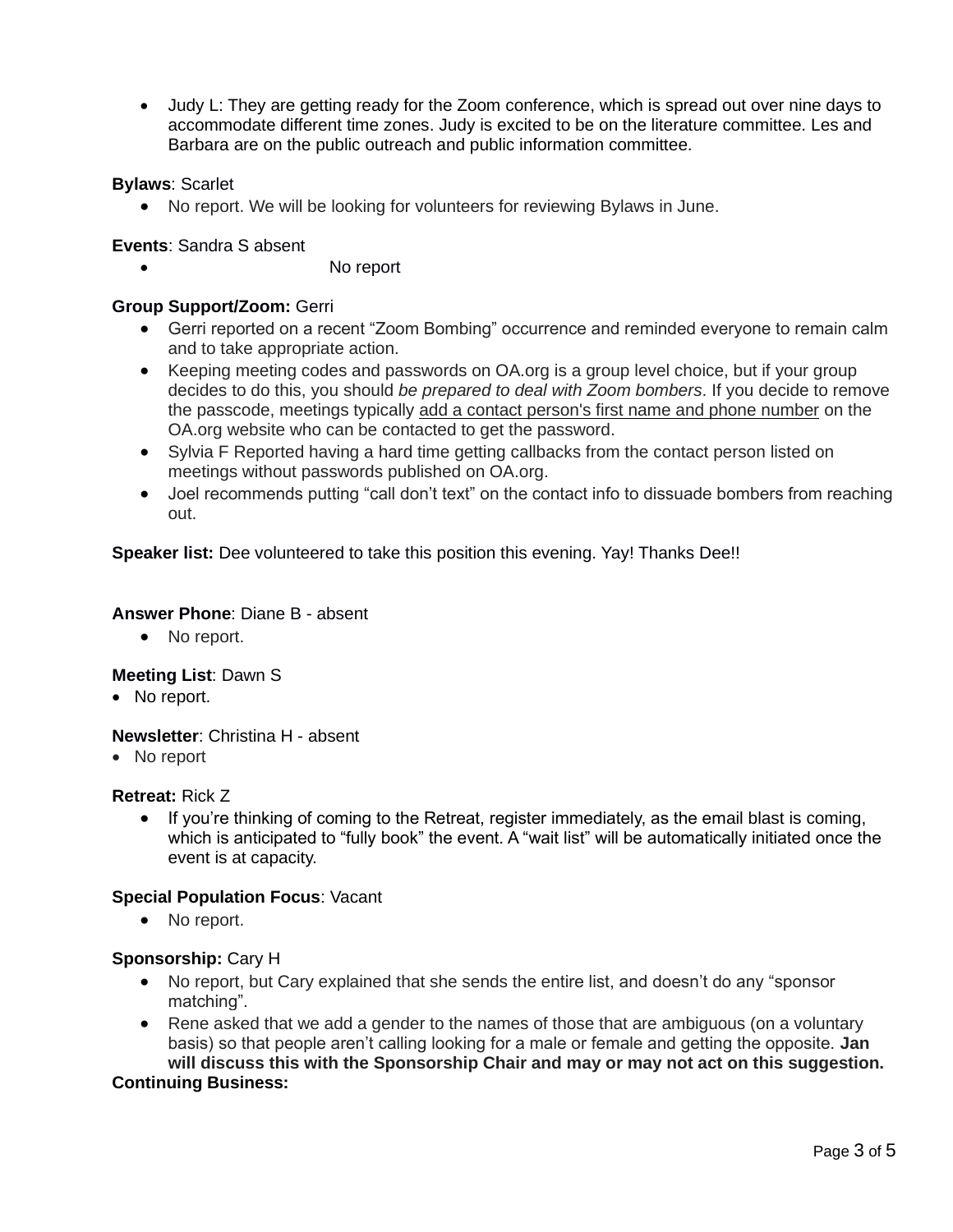• Scarlet mentioned the copyright guidelines for OA. Please review them and take them back to your groups. Gerri added the document to the chat for download. **Jan will discuss this in more detail next month and will include some specific items that meetings need to pay attention to to comply with WSO's guidelines.**

### **New Business:**

• None.

# **Adjourned**

• Nancy Mc moved and Holly S seconded to adjourn at 7:58 pm with Scarlett reading Serenity Prayer.